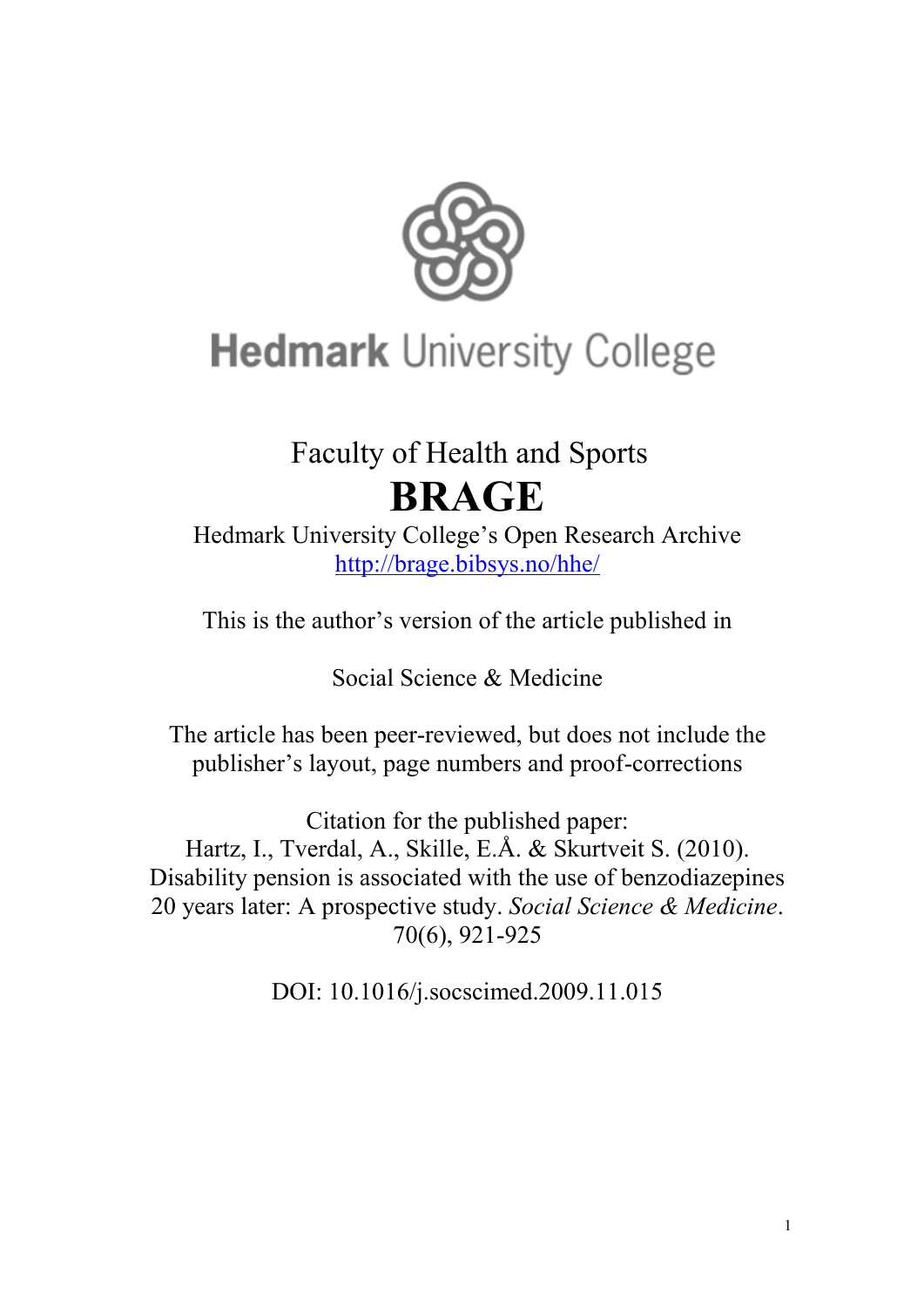### Disability pension as predictor of later use of benzodiazepines among benzodiazepine users

#### **Abstract**

The proportion of Norwegians on disability pensions has doubled since the 1980s. The Norwegian Government wants action to stimulate the working capacity in those disability pensioners who have the potential to work. Information on factors that may impair rehabilitation efforts, including the unfavourable use of benzodiazepines, may be useful in this context. A longitudinal design, including data on 40-42 year old participants in Norwegian health surveys (year 1985-89) linked to a prescription database (year 2004-06), was used to describe risk of long-term use of benzodiazepines among disability pension recipients. The study-population constituted benzodiazepine users at baseline.

More than half of those on disability pensions, 57% of all men and 65% of all women, retrieved benzodiazepine prescriptions 20 years later, a span covering a large part of the potential active workforce period. Further, the observed amount of benzodiazepines dispensed over a three year period indicated more than sporadic use; e.g. half of the female disability pensioners were dispensed an amount of benzodiazepines corresponding to the use of a daily dose every second day over a three year period (median 450 daily doses). The majority of those who was dispensed benzodiazepines, was dispensed opioids as well: half of all men and 3 out of four women. And last, being on a disability pension was a predictor of benzodiazepine use 20 years later.

In conclusion, this prospective study provides new information on the epidemiology of benzodiazepine use in disability pensioners. Our study suggests that benzodiazepines are extensively and unfavourably used among disability pensioners, and that disability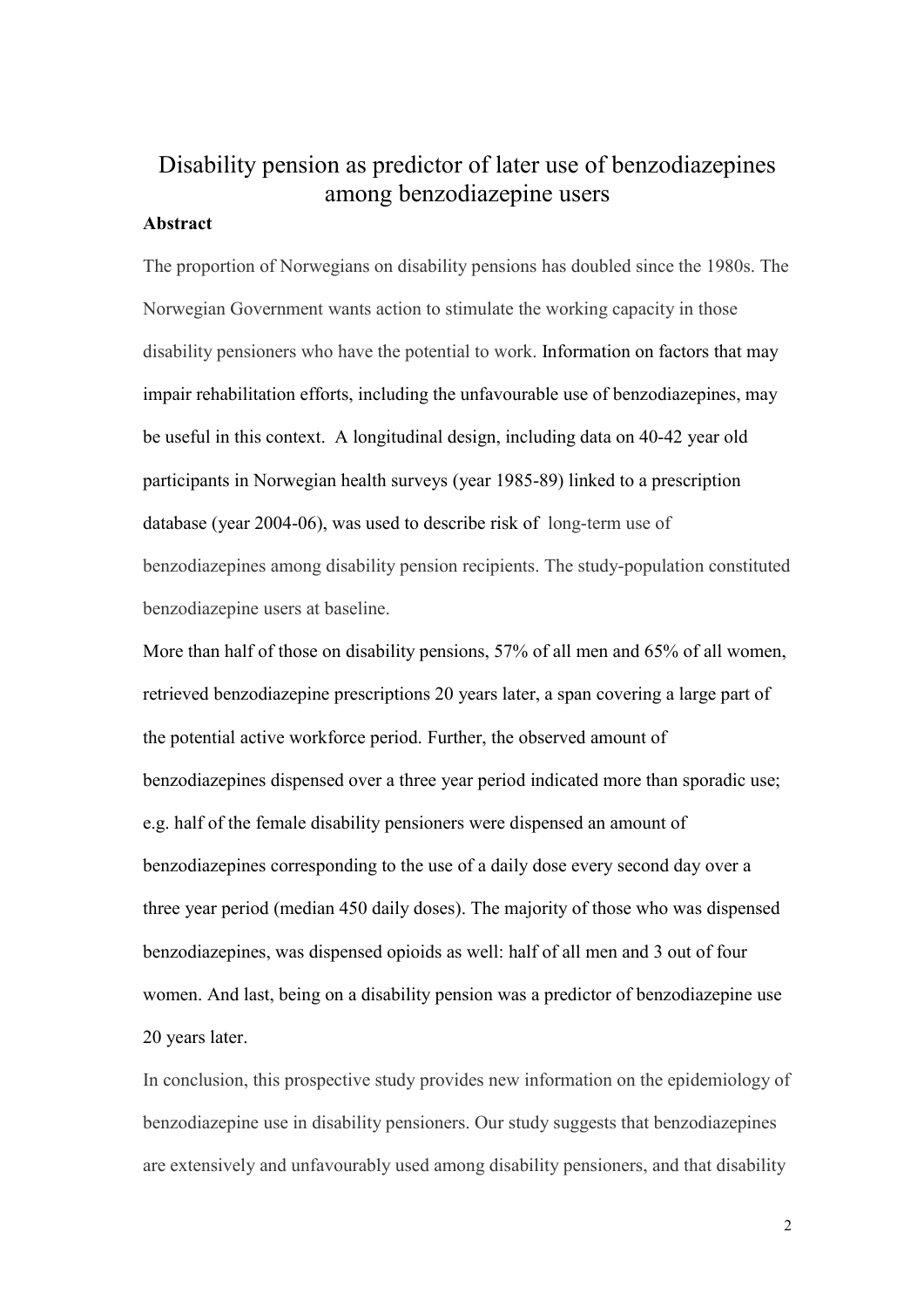pension may have an independent effect on long-term use. Improved management of benzodiazepine use may be one alternative to get disability pensioners with the potential to work back into employment.

Key words: disability pension, benzodiazepines, long-term use, longitudinal studies, pharmacoepidemiology, prescription database, Norway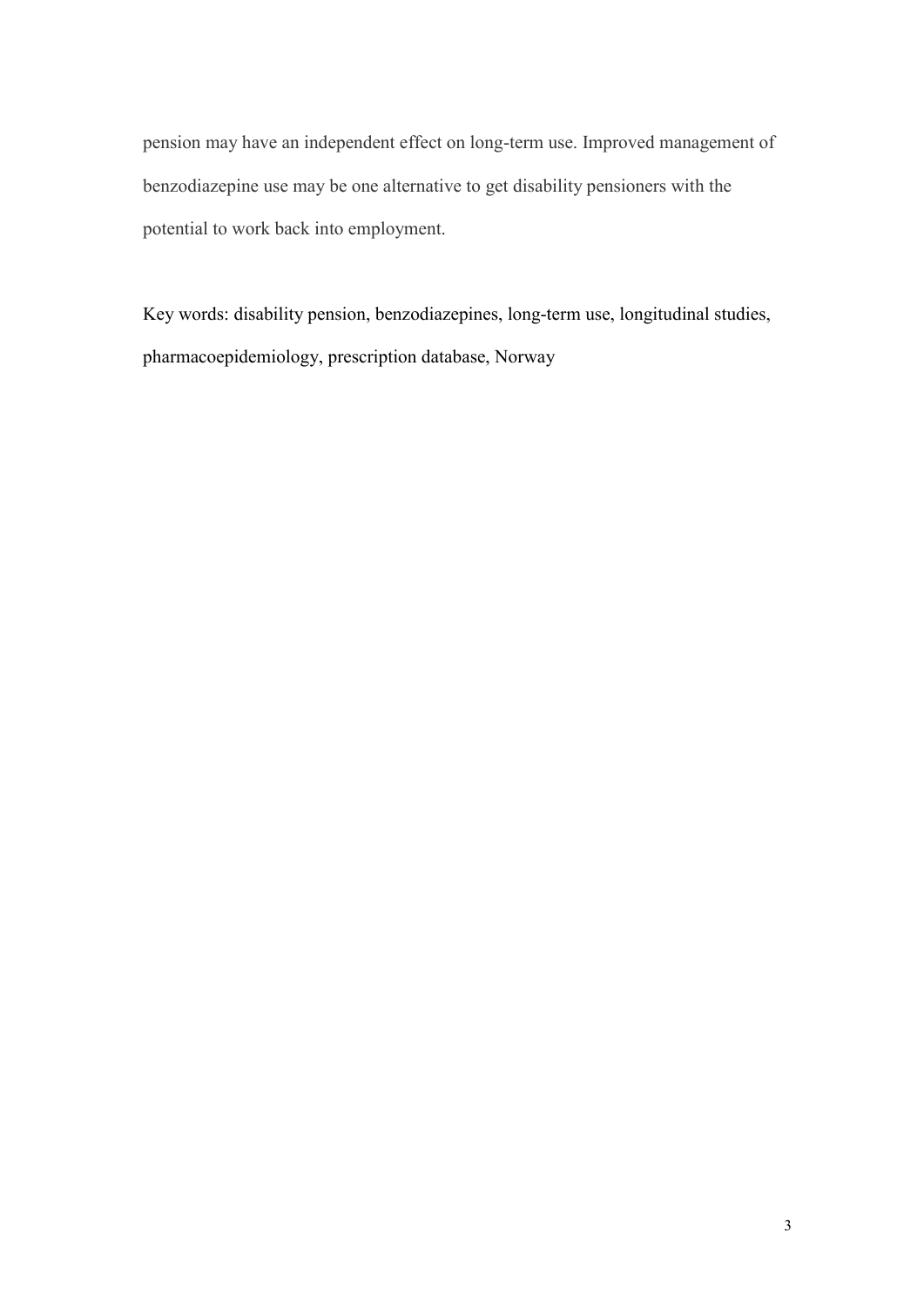#### **Background**

Norwegians live comparatively long and healthy lives and workforce participation rates are very high (NOU, 2007). Still, Norway has a higher percentage of people on disability pensions than most other OECD countries (NOU, 2007). Eleven per cent of the working population (18-67 years) received a disability pension in Norway in 2006.

The increased number of disability pensioners constitutes both political and economical challenges, and the Norwegian Government has urged action to arrest the upward trend of people on disability pension.

When health is poor, being on a disability pension may be a positive alternative to being part of the active workforce. However, many disability pensioners feel that their situation is passive, unwanted and excludes them from the strong social and personal advantages associated with being a part of the workforce (Olsen, Kvåle, & Jentoft, 2005). In this context, efforts to get disability pensioners with the potential to work back into employment have been a part of the political agenda for the last decade.

In Norway, and other OECD countries, mental health disorders and musculoskeletal problems are the main reasons for claiming disability benefit (NOU, 2007). Benzodiazepines have anxiolytic, sedative, anticonvulsant and muscle-relaxant effects, so they are likely to be used by disability pensioners to deal with these problems (O'Brien, 2005). On the other hand, there may be non-medical reasons for use of benzodiazepines among disability pensioners, such as explanations related to socio-economic background. According to Bourdieu (1979), a person"s socio-economic background identifies a person"s position in social space, which in turn predisposes for the development of certain (habitual) behaviour. The intermediary link between the structural objective position and the individual subjective preferences, is the habitus, a set of durable and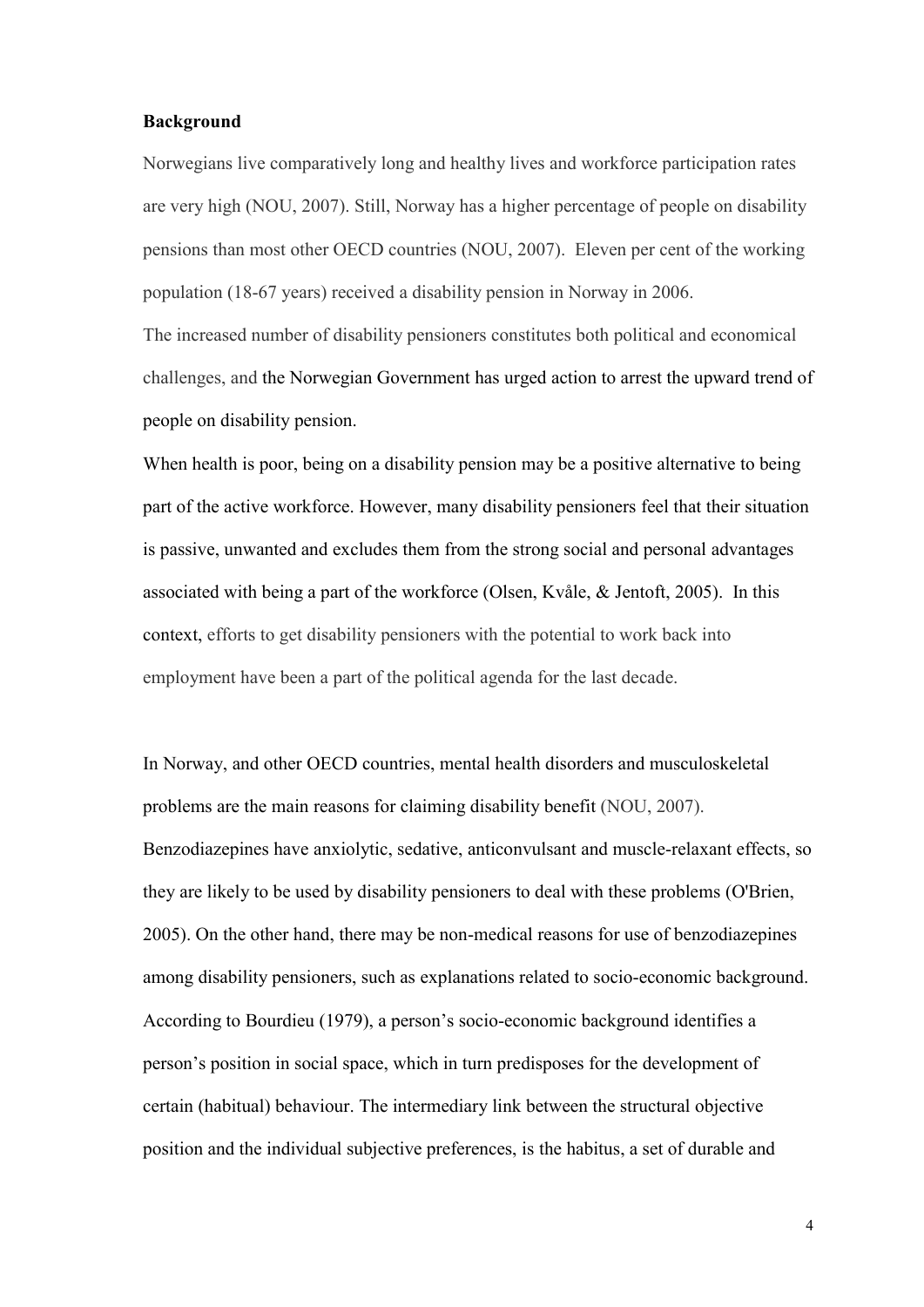transposable dispositions. Moreover, people with similar habitus tend to cluster together in specific social fields. Thus, based on variables indicating position in social space, especially variables related to socio-economic status, one may expect to observe an overlap between disability pension and habits of unfavourable use of abusive drugs, such as benzodiazepines. This theoretical hypothesis is supported by empirical evidence from epidemiological studies which reveal the importance of social, non-medical and contextual determinants for being on a disability pension, as well as for the use of benzodiazepines (Blennow, Romelsjo, Leifman, Leifman, & Karlsson, 1994; Groenewegen, Leufkens, Spreeuwenberg, & Worm, 1999; Krokstad & Westin, 2004).

There are concerns about benzodiazepines because of their potential adverse effects, which include impaired cognitive function and psychomotor skills, unwanted sedation, as well as dependence and abuse problems associated with long-term use (Barker, Greenwood, Jackson, & Crowe, 2004; O'Brien, 2005). Because of this, benzodiazepines are only recommended for short-term use over a few weeks (Norwegian Board of Health Supervision, 2001). Furthermore, recommendations suggest that combined use with other potentially addictive drugs, such as opioids and carisoprodol, should be avoided (Norwegian Medicines Agency, 2008). Unfavourable use may be of particular concern in disability pensioners, as it adds yet another potential problem to the deterioration of people"s daily functioning.

We need to identify factors that may impair rehabilitation efforts. Within this context, information on any unfavourable use of benzodiazepines among disability pensioners may be useful. To the best of our knowledge, the epidemiology of drug-taking behaviours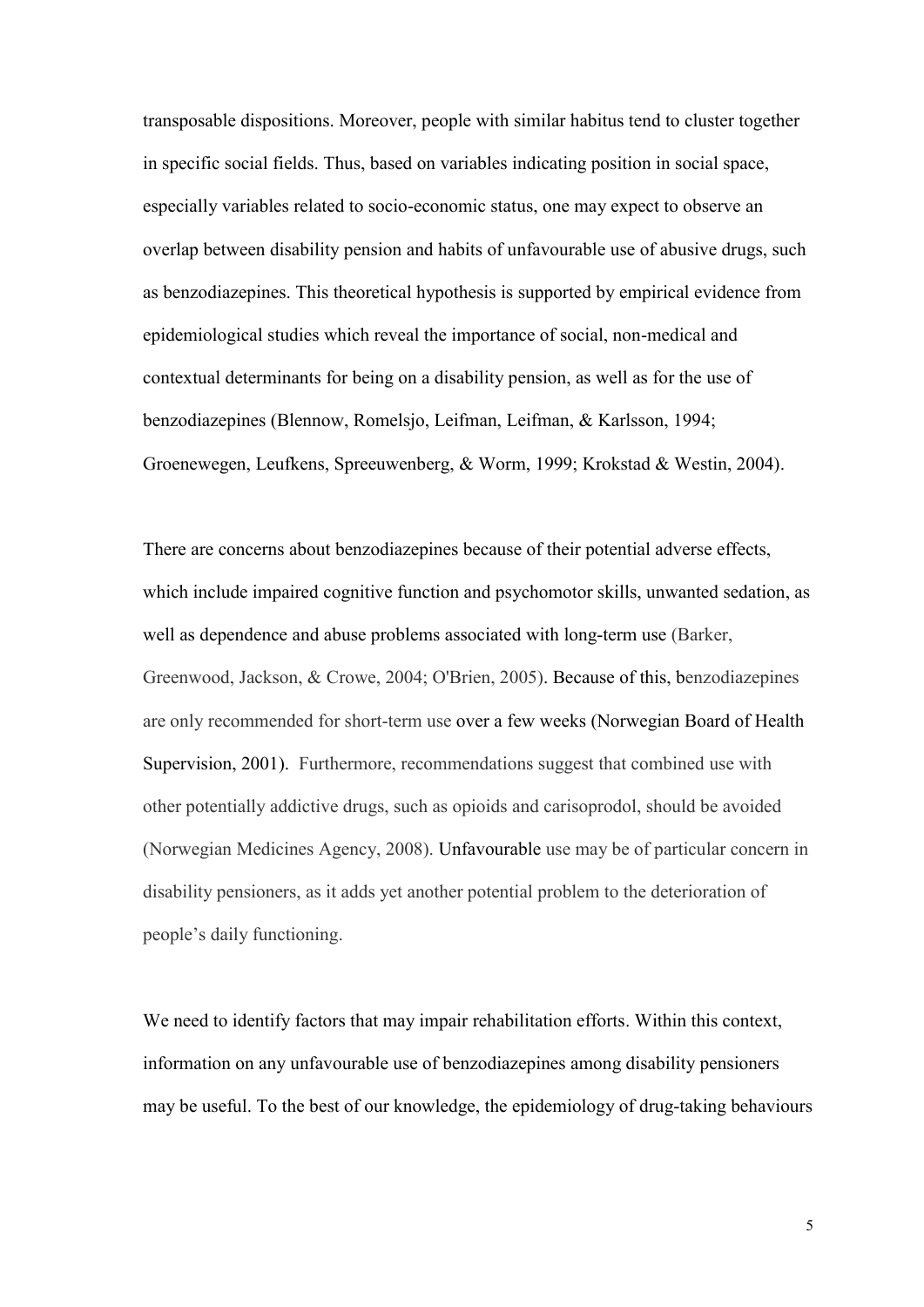in general, and the use of benzodiazepines in particular, among disability pensioners are scarcely described in the literature.

We used a longitudinal design with data on 40-42 years old benzodiazepine users, who participated in Norwegian health surveys in 1985-1989, and we linked this information to data from a prescription database in 2004-2006. This allows us to describe aspects of use of benzodiazepines 20 years after baseline, a span covering a large part of the potential active work period. We described use of benzodiazepines 20 years later according to disability pension status at baseline. We also looked at dispensing of opioids and carisoprodol to those who were dispensed benzodiazepines. Finally, we evaluated disability pension as a predictor of use of benzodiazepines 20 years after baseline.

#### **Material and methods**

#### *Health survey information on independent variables*

The study population comprises attendants in population-based health surveys organised by the National Health Screening Service in Norway (The Health Surveys in Østfold 1985 and 1999 and in Aust-Agder 1986 and 1989). All inhabitants aged 40-42 years at the time of screening in the counties Østfold (1985 and 1988) and Aust-Agder (1986 and 1989) were invited to participate. The health surveys comprised a medical examination, as well as a self-administrated questionnaire covering different socio-demographic, health and lifestyle variables such as disability pension status, smoking, physical activity, alcohol use, use of analgesics, anxiolytics or hypnotics. Benzodiazepines represented 99% of all consumption of anxiolytics/hypnotics in the 1980s in Norway and therefore anxiolytic/hypnotic users will be referred to as benzodiazepine users (WHO Collaborating Centre for Drug Statistics Methodology, 2006).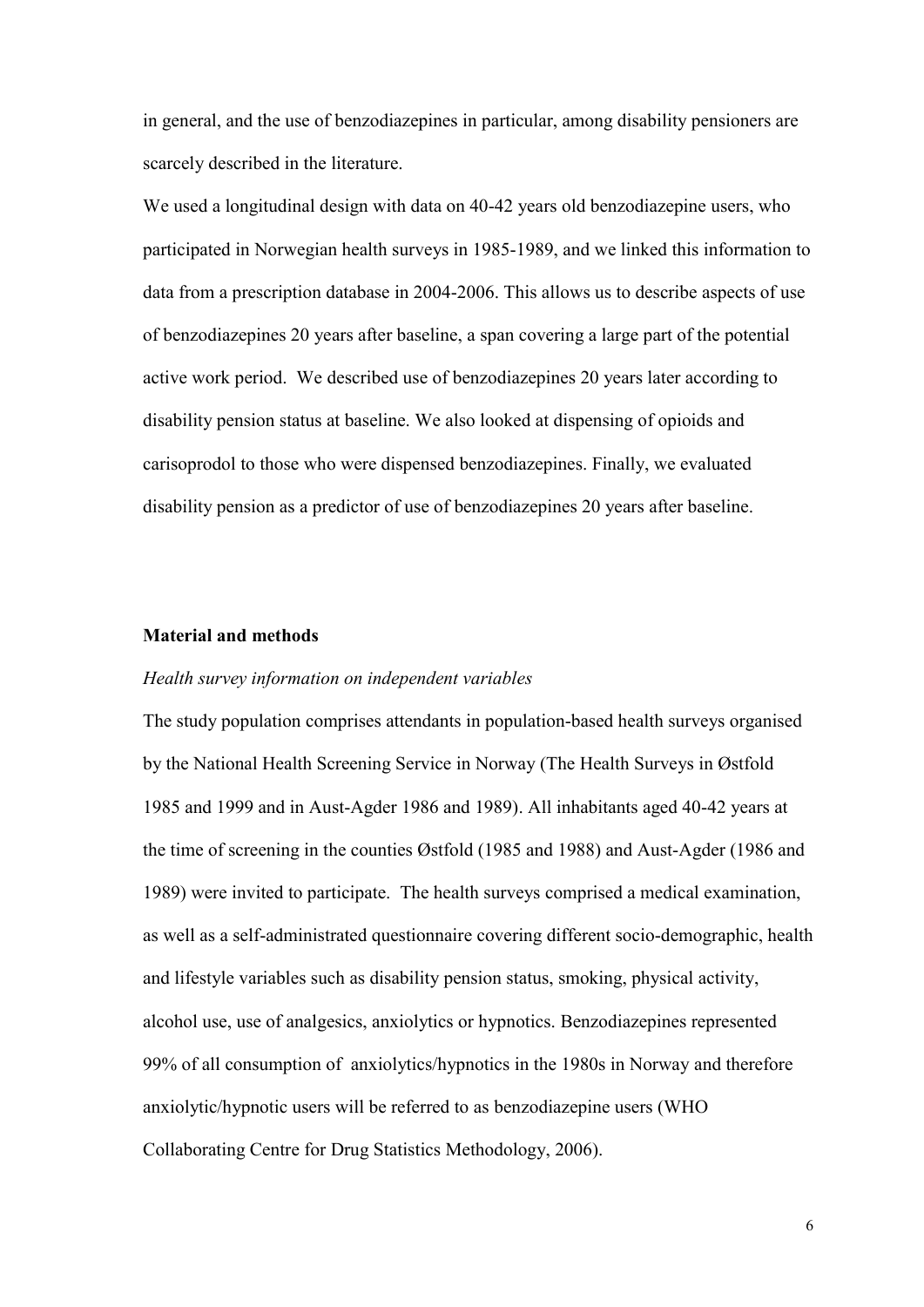Altogether 15,606 men and 14,748 women were invited to participate, of whom 7605 men and 8062 women attended both the medical examination and completed the question on use of anxiolytic or hypnotic drugs (response rate 48.7% and 54.7%, respectively). Further, we excluded from our study population individuals who died or emigrated from Norway (451 men and 326 women) before January 2004 (Figure 1). In a second step, we removed all those who received drugs reimbursed for cancer diseases (93 men and 80 women), as recommendations of short-term use of benzodiazepine in e.g. terminal palliative cancer care may apply to this group of patients. To study the use of benzodiazepines after 20 years, we excluded all those who were non-users at baseline. Altogether 416 of 7061 men and 1201 of 7656 women were defined as users of benzodiazepines at the baseline in 1985-89 according to this definition. These individuals were followed up with respect to dispensing of benzodiazepines, opioids and carisoprodol in 2004-2006.

In addition to disability status, several other factors at baseline, associated with the use of benzodiazepines, were included in our analysis; age, gender, alcohol consumption, smoking habits, marital status, physical activity, use of analgesics, and cardiovascular morbidity. Details from the questionnaire, from which the variables in our analysis are defined, are described elsewhere (Hartz, Lundesgaard, Tverdal, & Skurtveit, 2009).

*Norwegian Prescription Database (NorPD) - information on dependent variables* Prescription data about benzodiazepines in 2004-2006 were taken from the NorPD which covers the entire nation (4.6 million inhabitants) (The Norwegian Prescription Database, 2008). NorPD contains information of all individuals who have received prescription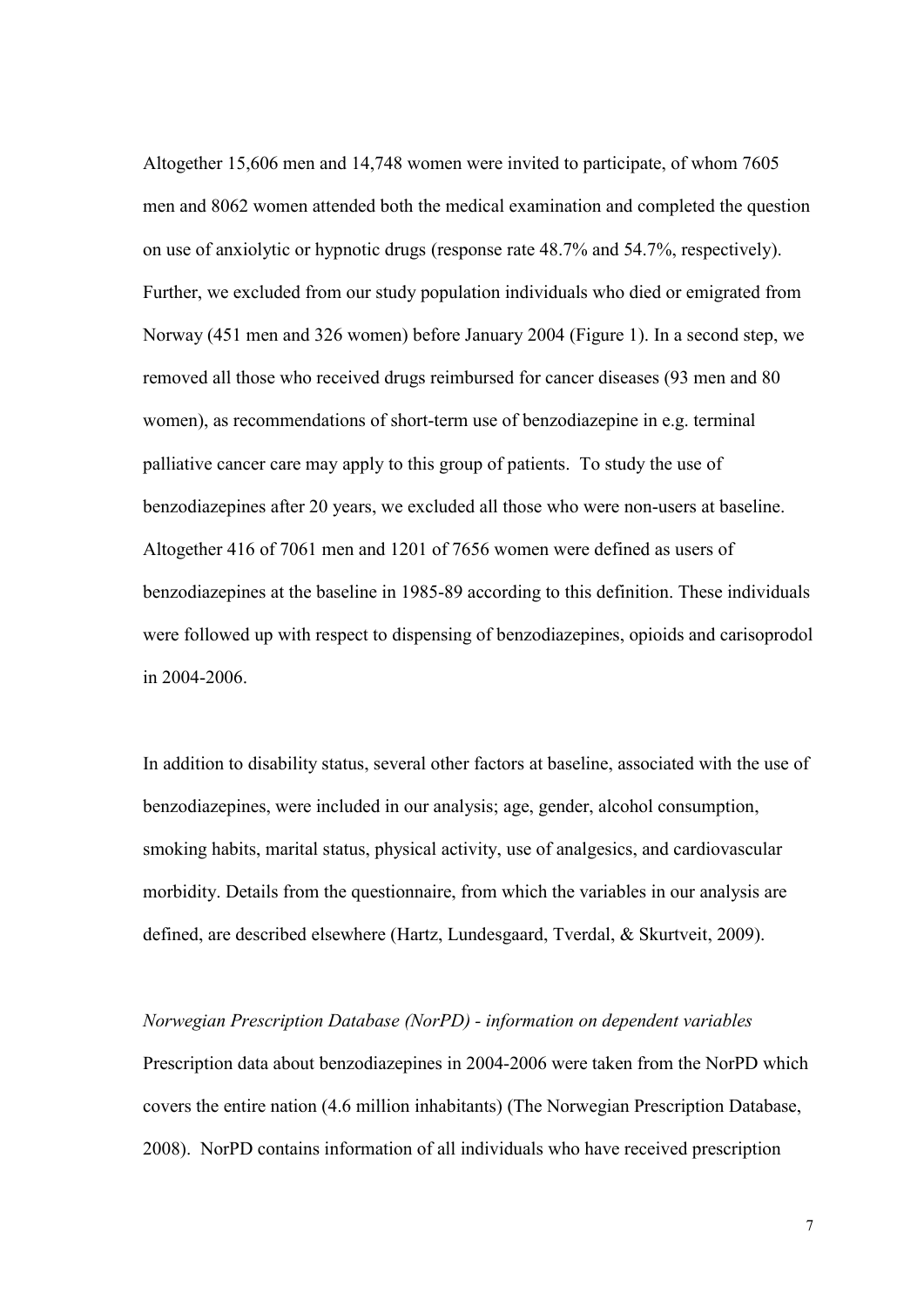drugs dispensed at pharmacies, whether these are publicly reimbursed or not. The drugs are classified according to the Anatomical Therapeutic Chemical (ATC) classification system (WHO Collaborating Centre for Drug Statistics Methodology, 2006). The data collected for our study were: patient"s unique identifying number (encrypted), sex, age, the date of dispensing, and drug information (ATC-code, Defined Daily Dose (DDDs)). The code of reimbursement is also recorded and this can function as a proxy of diagnosis. Code §9.9 is dedicated to cancer diseases.

Prescription drugs are registered at dispensing using ATC classification codes. The Benzodiazepines were defined by the ATC-codes N05BA and N05CD, opioids by the ATC-code N02A and carisoprodol by the ATC-code M01BA02. Use was defined when an individual was dispensed at least 1 prescription during the study period 1 January 2004 - 31 December 2006. In addition, among benzodiazepine users, the amount of benzodiazepines dispensed during the same period was calculated in terms of total defined daily doses (DDDs). A DDD in clinical practice is defined as the assumed average maintenance dose per day for a drug used on its main indication in adults. Data from the health surveys and NorPD were linked on the basis of the unique 11-digit identification number, assigned to all individuals living in Norway.

#### *Statistics*

Chi-square test was used to assess equality of proportions across the groups of drug use. Fisher's exact test was used when the expected count in cells was less than 5. Mann-Whitney test was used for variables with a skewed distribution (DDDs). Odds ratios (OR) were estimated with 95 % confidence intervals (CI) for prescriptions of benzodiazepines 20 years later. All analyses were done using SPSS 16.0 for Windows. Level of significance was set to  $p<0.05$ .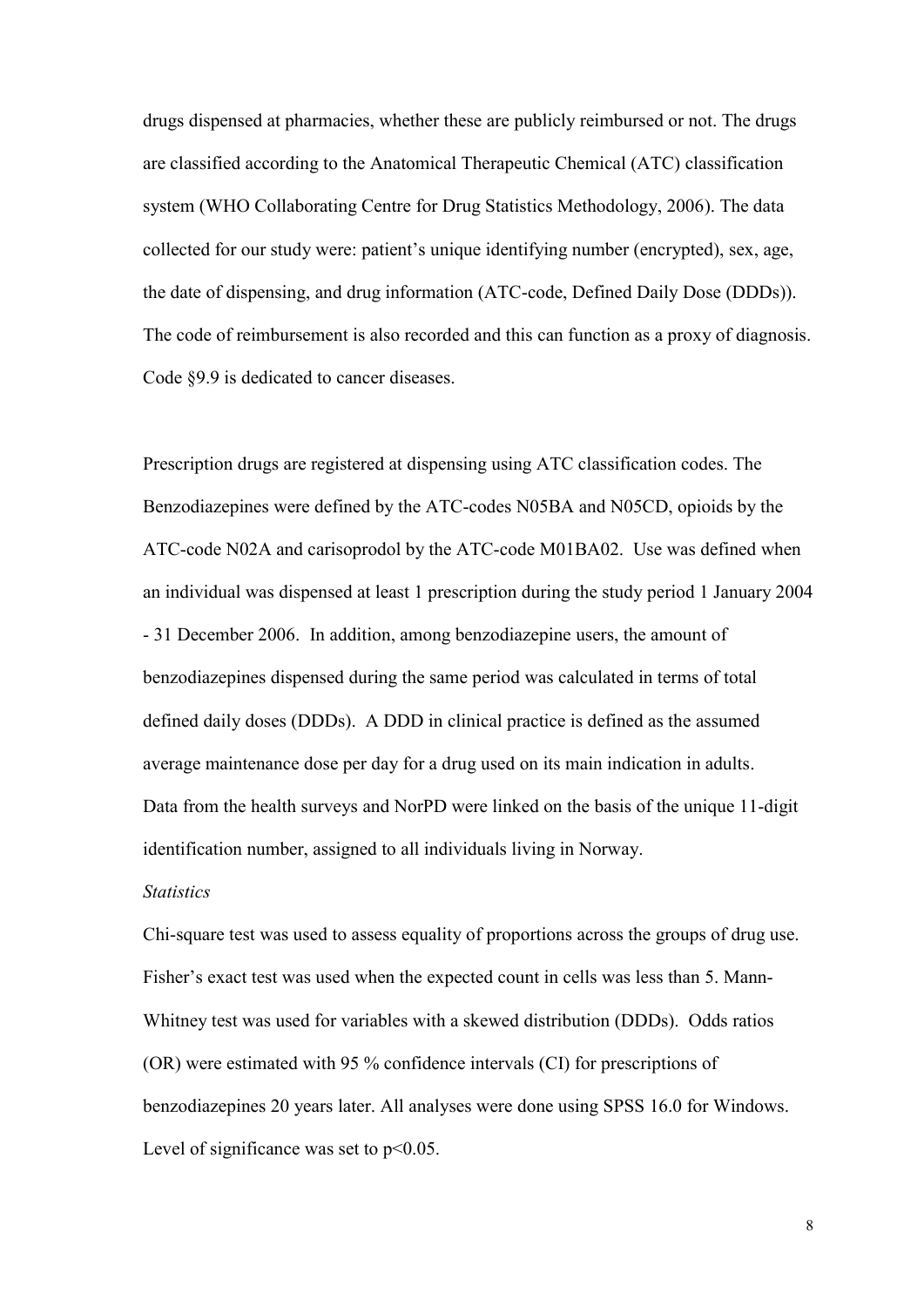#### *Ethical considerations*

The study protocol was endorsed by the Regional Committee for Medical Research Ethics and the record-linkage was approved by the Norwegian Data Inspectorate. The study has been conducted fully in accordance with the World Medical Association Declaration of Helsinki.

Figure 1. Flow chart for the study population. Health surveys in Østfold and Aust-Agder (1985-89)



BZD = benzodiazepine  $DP = Disability$  pension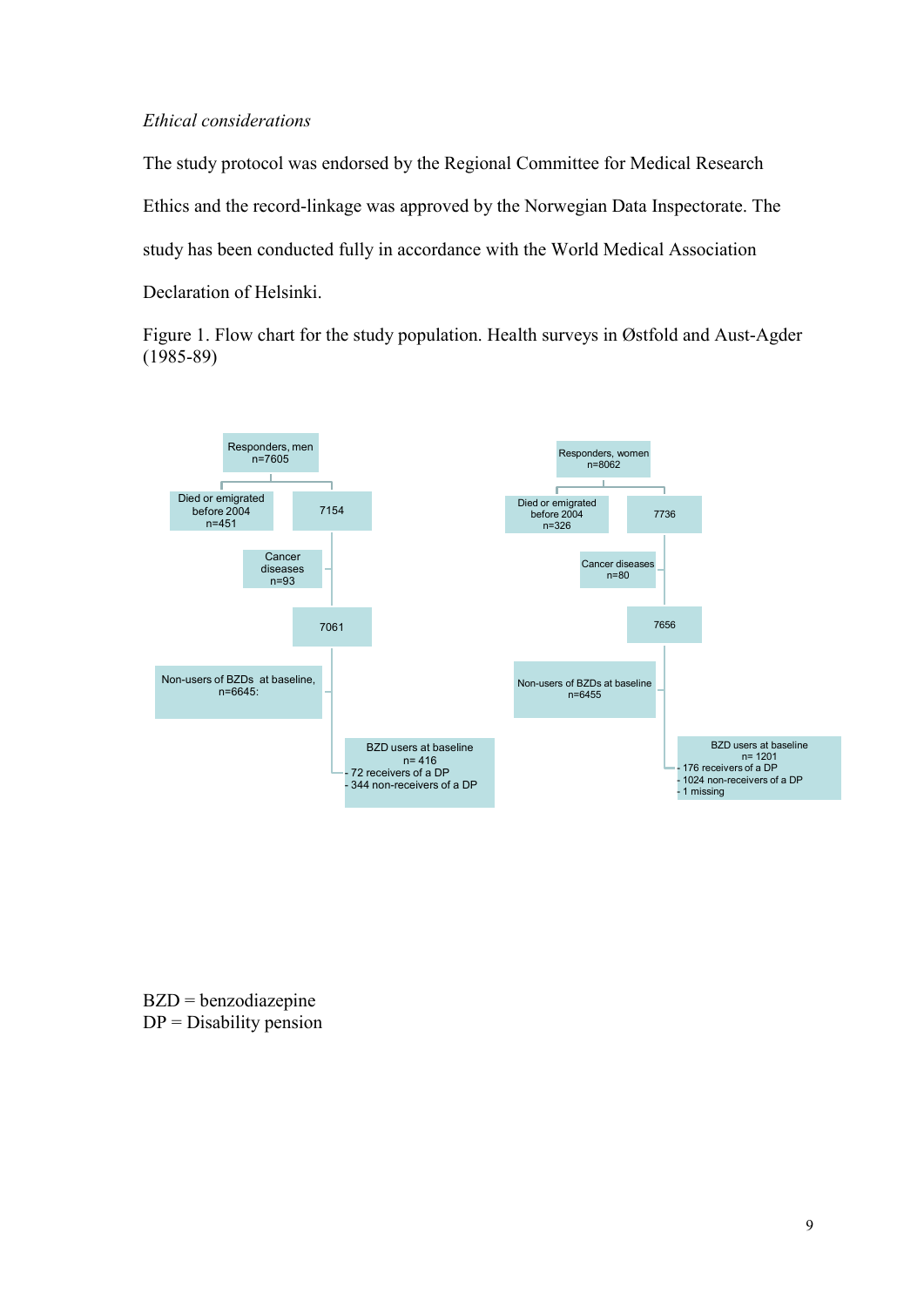#### **Results**

#### *Characteristics of the study population at baseline (1985-1989)*

In the subgroup of 40-42 year old individuals who reported using benzodiazepines at baseline; 17% (n=72) of all men and 15% (n=176) of all women also reported receiving a disability pension (Figure 1). Characteristics of the study population by disability pension status are shown in table 1. There was a higher prevalence of unmarried people and combined use of analgesic drugs at baseline among those who received a disability pension. Further, alcohol habits were different between the groups. Among women, there was also a higher prevalence of physically inactive individuals, and individuals with cardiovascular history among those on disability pensions.

#### *Dispensing of prescription drugs 20 years later (2004-2006)*

In both genders, the proportion who were dispensed at least one prescription of a benzodiazepine 20 years later was significantly higher among those who received a disability pension at baseline than those who didn"t, 57 % versus 40% in men and 65 % versus 52% in women (Table 1).

Among females who were dispensed benzodiazepines 20 years later, opioid prescriptions were more commonly dispensed to those who received a disability pension at baseline than those who didn"t, 72% versus 54%, respectively (Table 1). A smaller nonsignificant difference was seen in men. Of those who were dispensed benzodiazepine 20 years later, fewer were prescribed carisoprodol than opioids (Table 1).

The amount of benzodiazepines dispensed, in terms of median number of daily doses during 2004-2006, was significantly higher among females who received disability pensions, 450 (interquartile range (IQR) 150,1100) daily doses versus 134 ( 30,569) daily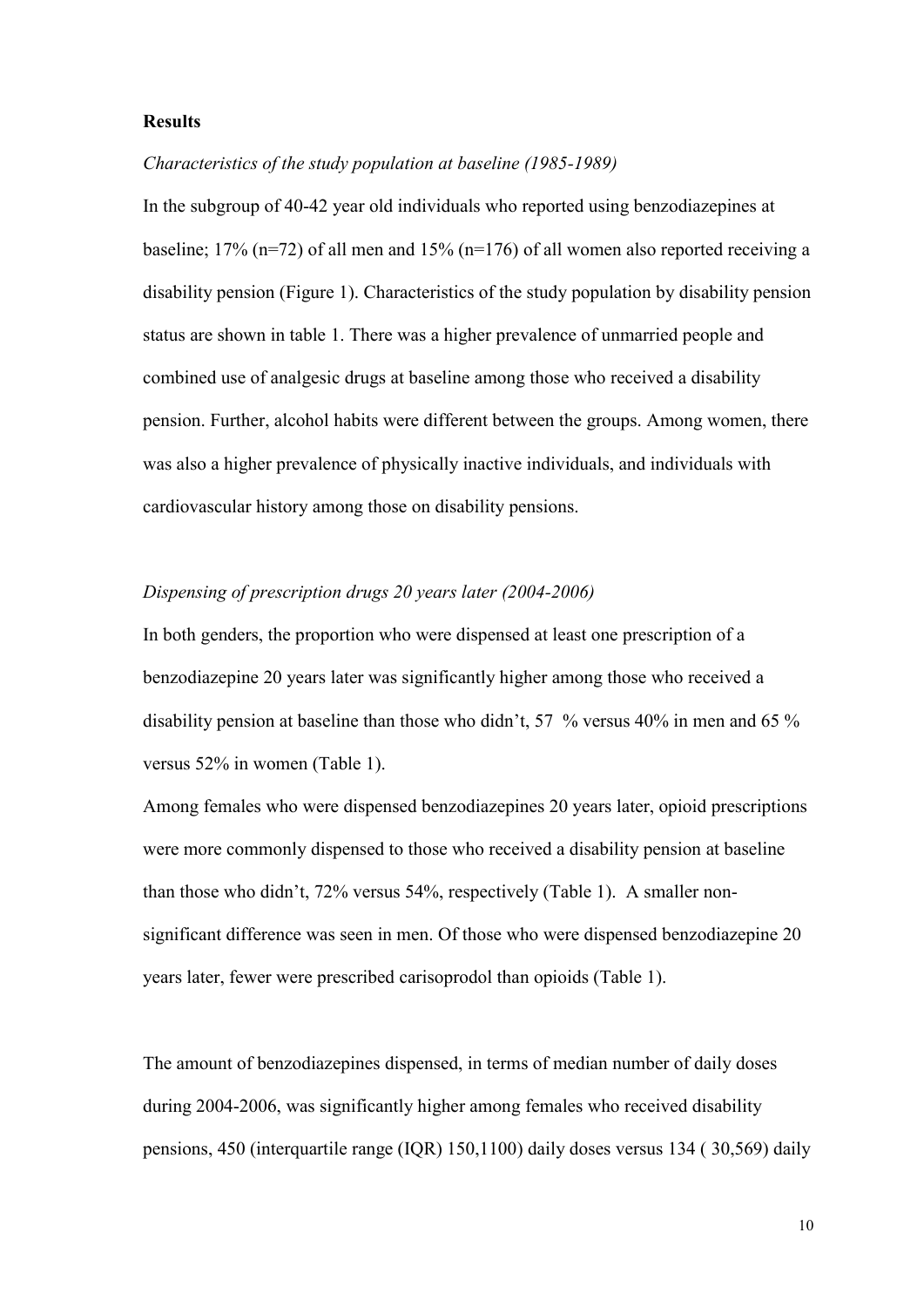doses in non-receivers. In men, the amount of benzodiazepines dispensed did not differ according to disability status; males who received a disability pension were dispensed a median amount of 200 (60,885) daily doses compared to 204 (50,700) daily doses among the non-receivers.

#### *Factors associated with dispensing of benzodiazepines 20 years later*

After adjustment for lifestyle, health, and socio-economic variables the odds of being dispensed benzodiazepine prescriptions 20 years later was 55% higher in those who received disability pensions at baseline compared to non-receivers (OR 1.55 (95% CI, 1.15-2.08)).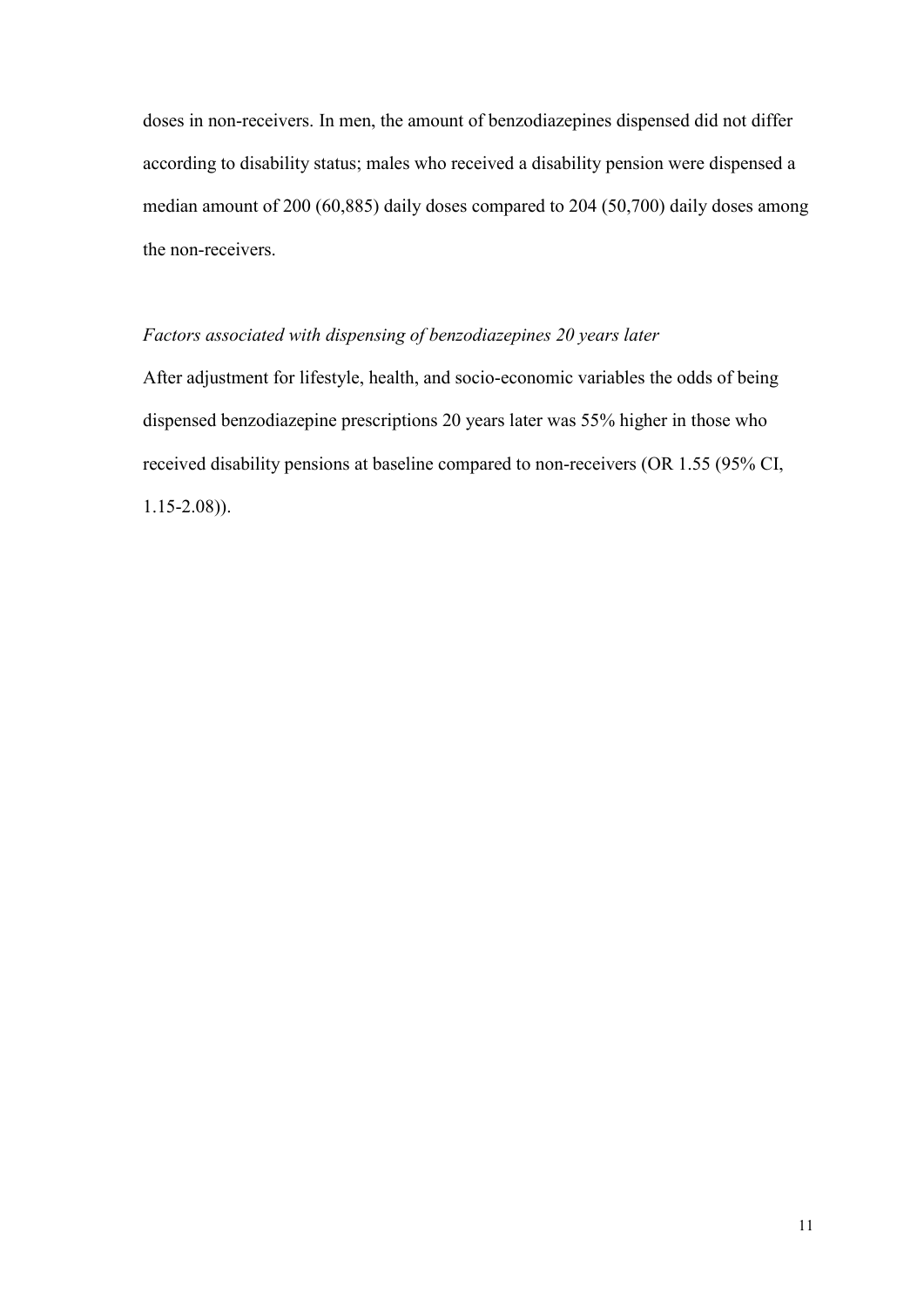Table 1.

Characteristics for benzodiazepine users aged 40–42 years when surveyed in 1985–1989. Use of prescription drugs 20 years later retrieved from the Norwegian prescription database in 2004–2006.

|                                                | Men                                 |                                       |                  | Women                                             |                                        |                  |
|------------------------------------------------|-------------------------------------|---------------------------------------|------------------|---------------------------------------------------|----------------------------------------|------------------|
|                                                | Disability pension (1985–<br>1989)  |                                       |                  | Disability pension (1985–<br>1989)                |                                        |                  |
|                                                | Yes<br>$(N = 72)$<br>$n(^{0}/_{0})$ | N <sub>0</sub><br>$(N = 344)$<br>n(%) | $\boldsymbol{p}$ | Yes<br>$(N = 176)$<br>$n\left(\frac{0}{0}\right)$ | N <sub>0</sub><br>$(N = 1024)$<br>n(%) | $\boldsymbol{p}$ |
| Baseline characteristics 1985-1989             |                                     |                                       |                  |                                                   |                                        |                  |
| Alcohol habits                                 |                                     |                                       |                  |                                                   |                                        |                  |
| Teetotallers                                   | 24(34.3)                            | 38(11.1)                              |                  | 61(35.5)                                          | 208(20.7)                              |                  |
| Normal                                         | 44 (62.9)                           | 260(76.2)                             |                  | 107(62.2)                                         | 740 (73.5)                             |                  |
| Problem drinkers                               | 2(2.9)                              | 43(12.6)                              | ***              | 4(2.3)                                            | 59 $(5.9)$                             | ***              |
| Smoking habits                                 |                                     |                                       |                  |                                                   |                                        |                  |
| Current daily smokers                          | 42(58.3)                            | 172(50.0)                             |                  | 100(56.8)                                         | 515(50.3)                              |                  |
| Ex-smokers                                     | 18(25.0)                            | 95(27.6)                              |                  | 39(22.2)                                          | 242(23.6)                              |                  |
| Non smokers                                    | 12(16.7)                            | 77(22.4)                              | n.s.             | 37(21.0)                                          | 267(26.1)                              | n.s.             |
| Seldom/never physically<br>active              | 26(36.1)                            | 104(30.2)                             | n.s              | 75 (42.6)                                         | 296 (28.9)                             | ***              |
| Unmarried                                      | 33(45.8)                            | 72(20.9)                              | ***              | 52(29.5)                                          | 203(19.8)                              | **               |
| Cardiovascular history                         | 16(22.2)                            | 46(13.4)                              | n.s              | 35(19.9)                                          | 91(8.9)                                | ***              |
| Analgesic use                                  | 37(51.4)                            | 75(21.8)                              | ***              | 103(58.5)                                         | 322(31.4)                              | ***              |
| Prescription of drugs in 2004-2006             |                                     |                                       |                  |                                                   |                                        |                  |
| Use <sup>a</sup> of benzodiazepines,<br>$(\%)$ | 41 (56.9)                           | 138(40.1)                             | **               | 115(65.3)                                         | 537 (52.4)                             | $***$            |
| of these; % use of opioids                     | 21(51.2)                            | 66 (47.8)                             | n.s.             | 83 (72.2)                                         | 288 (53.6)                             | ***              |
| of these; % use of<br>carisoprodol             | 7(17.1)                             | 10(7.2)                               | n.s.             | 28 (24.3)                                         | 91 (16.9)                              | n.s.             |
| of these; % use of<br>carisoprodol and opioids | 6(14.6)                             | 7(5.1)                                | n.s.             | 23(20.0)                                          | 68 (12.7)                              | $\ast$           |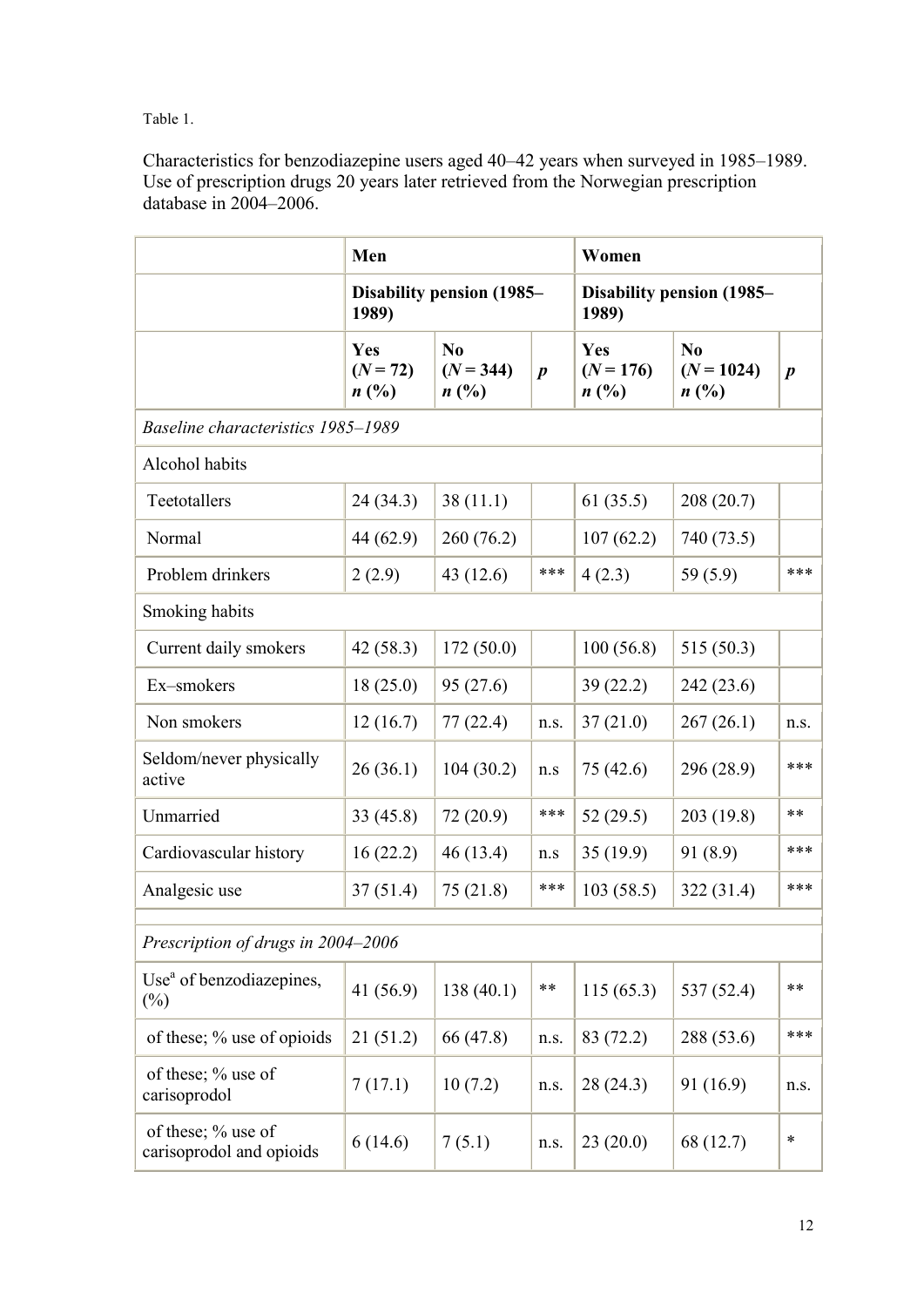\**p*-value < 0.05; \*\**p*-value < 0.01; \*\*\**p*-value < 0.001; n.s., not significant; <sup>a</sup> use was defined as at least 1 prescription of benzodiazepine (ATC-group N05BA/N05CD) during the study period 2004–2006.

#### **Discussion**

In a cohort of 40-42 year olds benzodiazepine users, more than half were dispensed benzodiazepine prescriptions 20 later. Being on a disability pension was a predictor of benzodiazepine use. Further, the majority of those who were still dispensed benzodiazepines, were also dispensed opioids; half of all men and 3 out of four women.

The appropriateness of this benzodiazepine use cannot easily be assessed by measuring dispensing 20 years later. One prescription of a benzodiazepine is neither an outcome for long-term use, nor an addictive use pattern, and should be interpreted with caution. Information on drug use from two measuring points with a 20 year measurement interval, could cover individuals with a wide range of use patterns ranging from sporadic to daily use. Other studies, however, reveal that having once entered a cohort of benzodiazepine use, the probability of still being part of that cohort in the following years is consistently high in different populations (Isacson, 1997; Neutel, 2005).

Guidelines recommend only short-term use of benzodiazepines, up to 2-4 weeks, and they emphasize that combined use with opioids and carisoprodol is especially problematic from an addiction point of view (Norwegian Medicines Agency, 2008; Norwegian Board of Health Supervision, 2001). These recommendations are obviously being violated when dispensing of benzodiazepines and combined use with other potentially addictive drugs exists to the extent observed in our study. Use over a span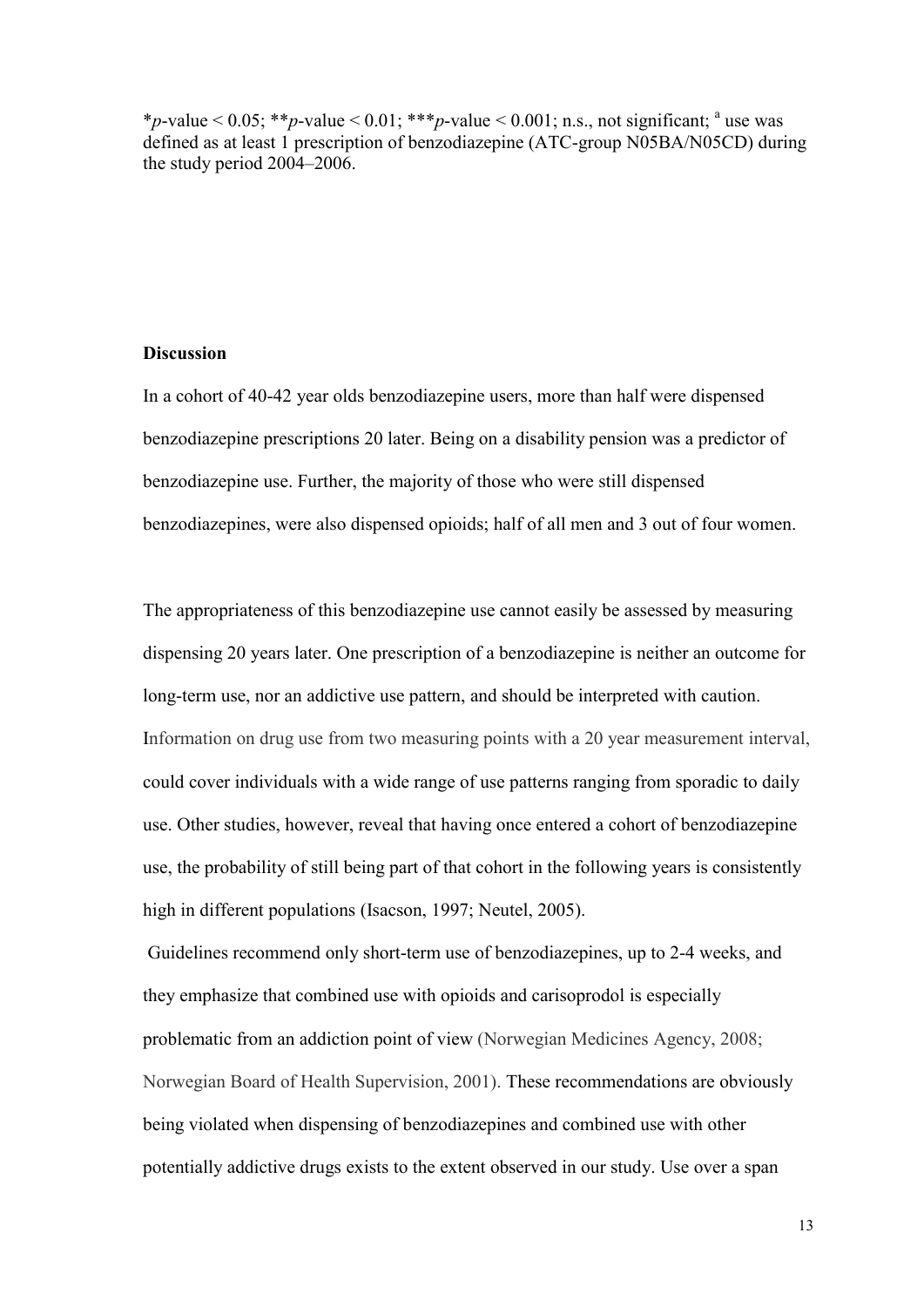covering a large part of the potential active working period may be especially worrisome in disability pensioners, as it can add yet another factor to the deterioration of people"s daily functioning, help consolidate the disability situation.

To the best of our knowledge, no other study has investigated benzodiazepine use in general, and among disability pensioners in particular, over such a long period. In our study we chose to focus on prescriptions of traditional benzodiazepines, because they have well known potential to cause addiction problems and other negative effects which interfere with people's daily functioning (Barker et al., 2004; O'Brien, 2005). Further, the observed amount of benzodiazepines dispensed over a three year period also indicates more than sporadic use; e.g. half of the female disability pensioners were dispensed an amount of benzodiazepines corresponding to the use of a daily dose every second day over a three year period (median 450 daily doses). By comparison, the median amount of benzodiazepines dispensed to the average 60 year old benzodiazepine user in Norway during the same period was 50 daily doses (IQR 13-230) (The Norwegian Prescription Database, 2008).

Among benzodiazepine users at baseline, disability pension predicted dispensing of benzodiazepines 20 years later. So being on a disability pension, as also shown in an earlier study, seems to have an impact both on initiation of benzodiazepine use in the first place, and on later use (Blennow et al., 1994; Hartz et al., 2009).

The increased risk of initiation and long-term use of benzodiazepines among disability pensioners may, on one hand, be explained by drug use as a proxy of mental illness, the precipitating reason for disability in the first place. Obviously, our evaluation of riskfactors of benzodiazepine use 20 years later has several limitations; even if many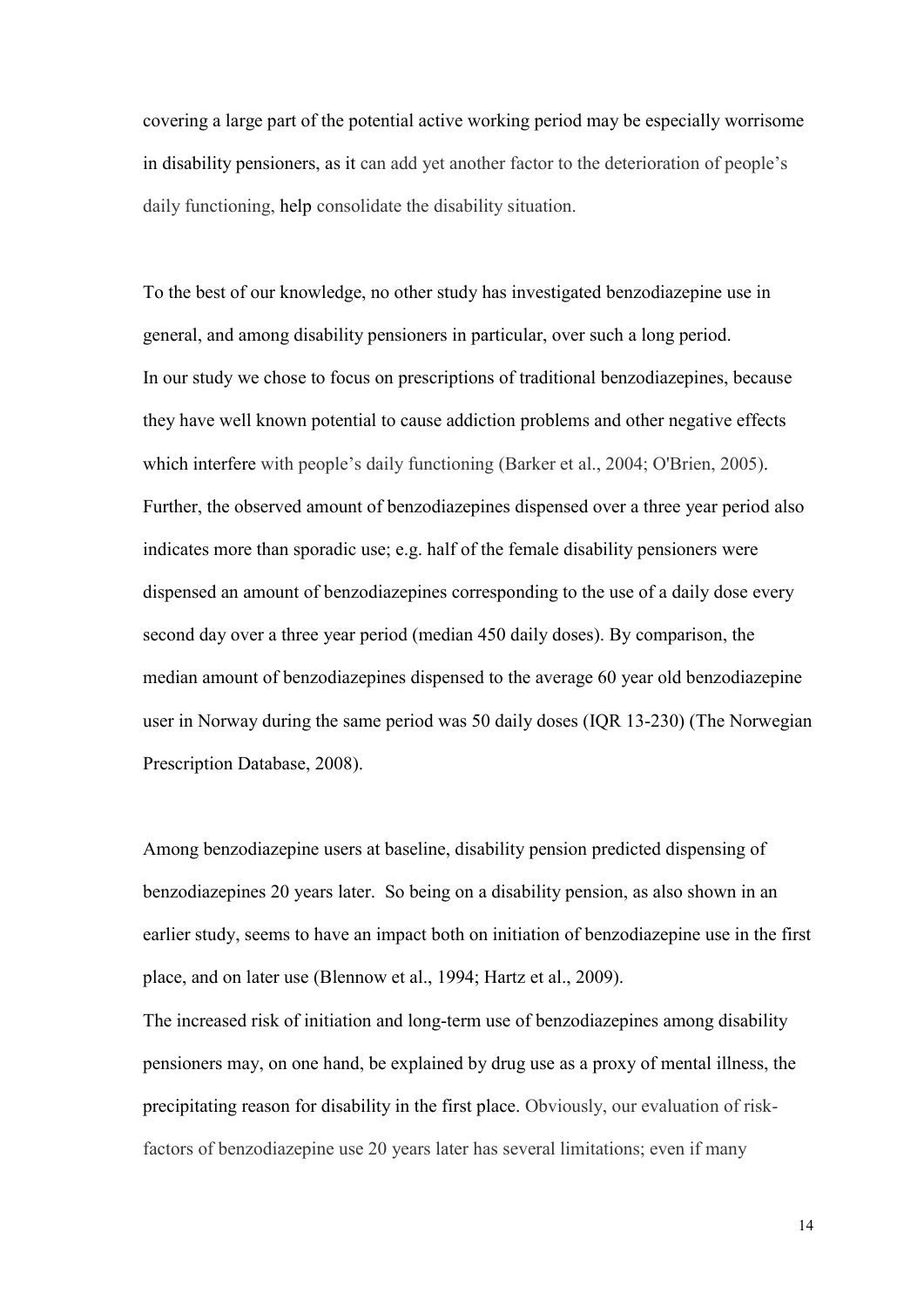potential confounders associated with prescription of benzodiazepines were registered and adjusted for in our analysis, not all possible confounders could be taken into account. For example, our analysis does not include information on the indication for benzodiazepine use in the first place.

On the other hand, irrespective of the precipitating cause of disability, it is reasonable to believe that being in a situation which merits receipt of a disability pension may itself bring about a number of psychological problems as a result of exclusion from the social and personal advantages associated with being a part of the workforce (Olsen et al., 2005). Drug treatment with benzodiazepines may be initiated and continued to relieve these symptoms. Also, our observation may be conceived as an overlap between the field of disability pension and the field unfavourable use of potentially additive drugs, in line with Bourdieu's theory of how individuals' habitus relates to people's position in social space as a predisposition for certain habits which cluster into specific fields (Bourdieu, 1979). In that respect, the study of the use of potentially addictive drugs in disability pensioners adds a contribution to the social science debate about reflexive individualization versus determination. Choices – for example related to the initiation as well as long-term use of potentially addictive drugs – can therefore be measured if they are structured according to classificatory variables. Although new classes are created in the reflexive modernity "… the personnel filling these class positions are typically determined by more particularistic, "ascribed" characteristics" (Lash, 1994, p. 134). The impact of socioeconomic status on the prescribing and use of drugs in general is well recognized (Leufkens & Urquhart, 1994). People end up in categories of "winners" and "losers", also today (Lash, 1994, p. 155), dependent on their individual biography – their habitus.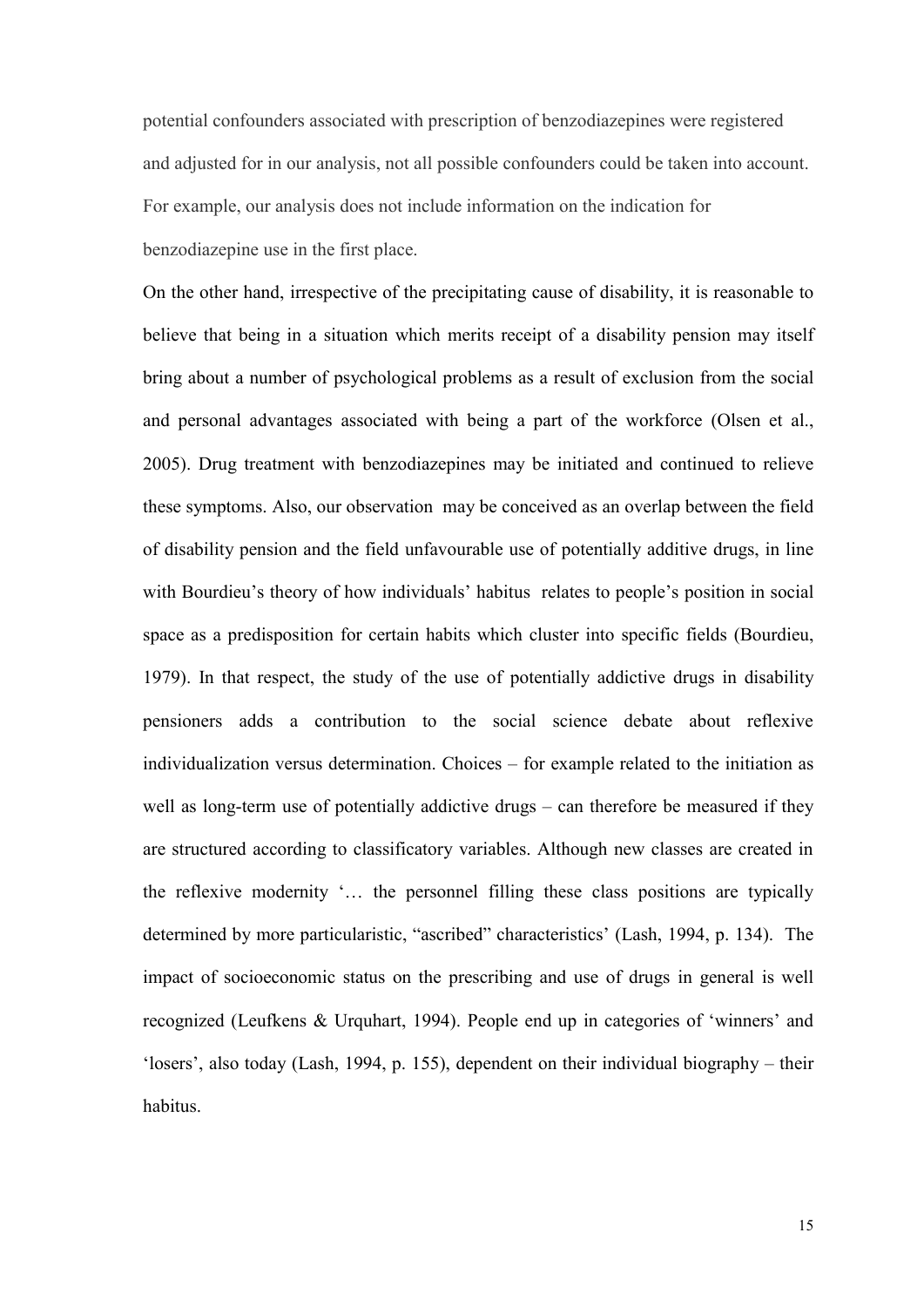For investigating receipt of a disability pension as a factor associated with use of benzodiazepines 20 years later, a limitation of our study is the description of use of benzodiazepines according to self-reported disability status 20 years in the past. The proportion of people on a disability pension increases with age; e.g. in 2006 about 25% of all men and 37% of all women aged 60 years old in Norway received disability pensions, compared to 1-2% of the 40-42 year old participants in our study (NOU, 2007). An unknown number of the initially non-disabled 40-42 years old will have changed their disability status during this period. If so, the OR estimates as presented will be underestimated, and biased towards the null.

In conclusion, this prospective study provides new information on the epidemiology of benzodiazepine use in disability pensioners. The prospective design of the study gives no reason to suspect lack of internal validity of the estimated effects. Our study suggests that benzodiazepines are extensively used among disability pensioners, and that disability pension may have an independent effect on long-term use. Efforts to bring those with potential to work back into employment have been a part of the political agenda for the last decade. Improved management of benzodiazepine use may need to be one part of this effort.

#### **Conflict of interest**

None of the authors have any conflict of interests.

#### **References**

Barker, M. J., Greenwood, K. M., Jackson, M., & Crowe, S. F. (2004). Cognitive effects of long-term benzodiazepine use: a meta-analysis. *CNS Drugs, 18*, 37-48.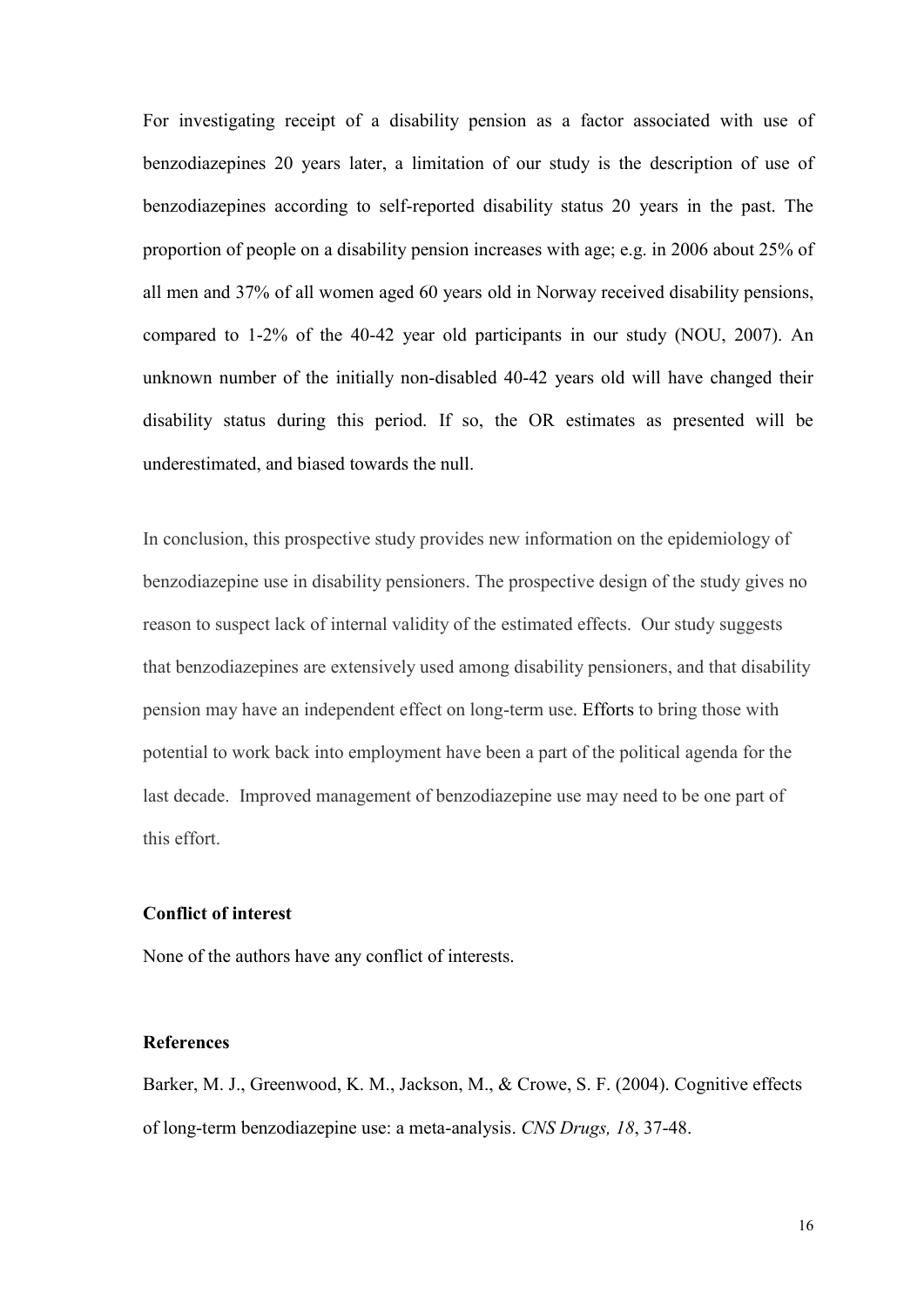Blennow, G., Romelsjo, A., Leifman, H., Leifman, A., & Karlsson, G. (1994). Sedatives and hypnotics in Stockholm: social factors and kinds of use. *American Journal of Public Health, 84*, 242-246.

Bourdieu, P (1979). *Distinction. A social critique of the judgement of taste*. London: Routledge.

Groenewegen, P. P., Leufkens, H. G., Spreeuwenberg, P., & Worm, W. (1999). Neighbourhood characteristics and use of benzodiazepines in The Netherlands. *Social Science & Medicine, 48*, 1701-1711.

Hartz, I., Lundesgaard, E., Tverdal, A., & Skurtveit, S. (2009) Disability pension is associated with the use of benzodiazepines 20 years later – a prospective study. *Scandinavian Journal of Public Health,* 37, 320-326

Isacson, D. (1997) Long-term use of benzodiazepine use: factors of importance and the development of individual use patterns over time- a 13-year follow-up in Swedish community. *Social Science & Medicine, 44*, 1871-1880.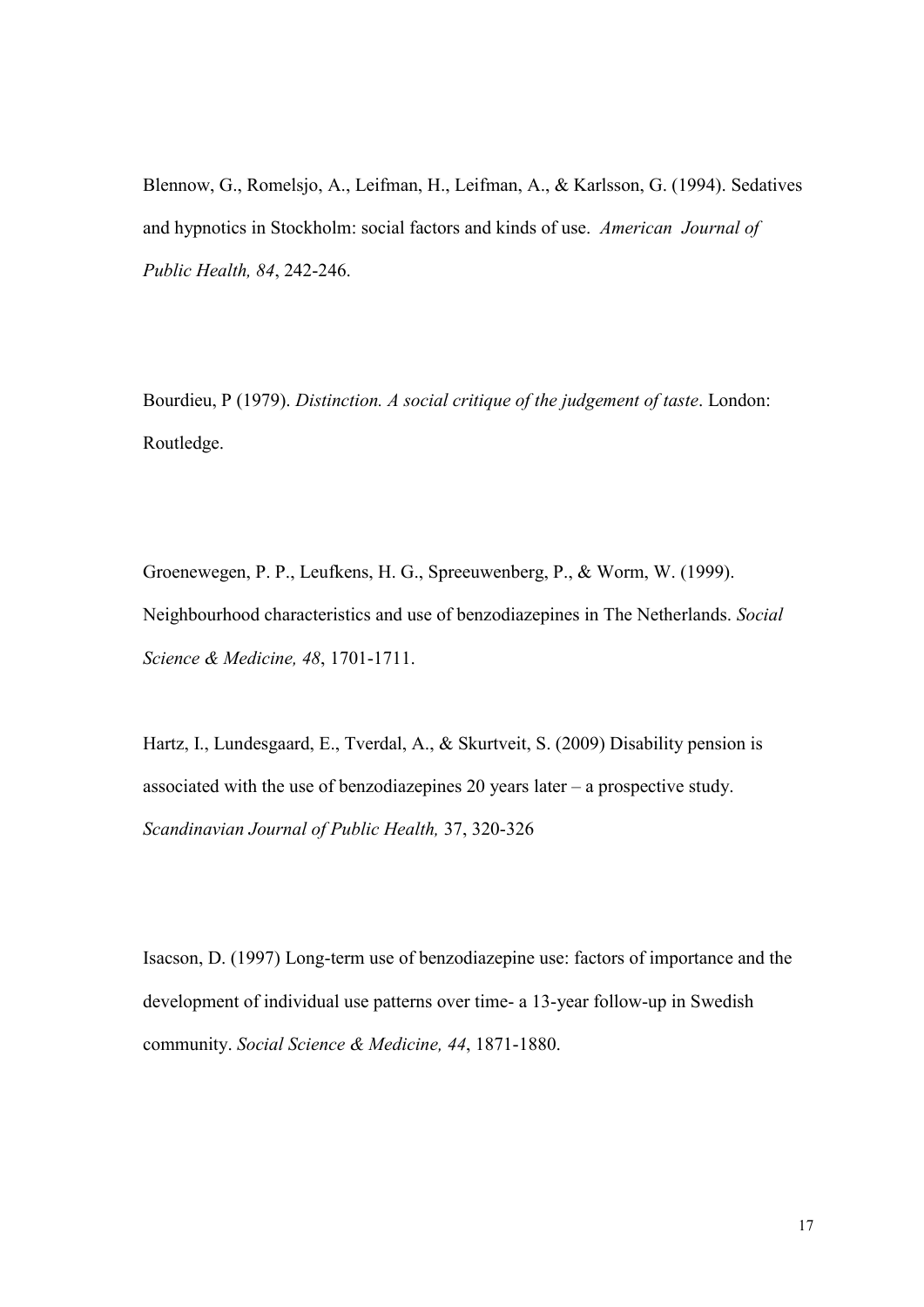Krokstad, S., & Westin, S. (2004). Disability in society--medical and non-medical determinants for disability pension in a Norwegian total county population study. *Social Science & Medicine, 58*, 1837-1848.

Lash, S.(1994). Reflexivity and its Doubles: Structure, Aestethics, Community. In U. Beck, A. Giddens & S. Lash (Eds.), Reflexive modernization. Camebridge: Polity Press.

Leufkens, H. G., & Urquhart, J. (1994). Variability in patterns of drug usage. *Journal of Pharmacy and Pharmacology, 46*, 433-437.

Neutel, C. I. (2005). The epidemiology of long-term benzodiazepine use. *International Review of Psychiatry, 17,* 189-197.

Norges offentlige utredninger (NOU) (2007). *New disability pension and new retirement pension among disability pensioners*. Oslo: Statens forvaltningstjeneste (in Norwegian)

Norwegian Board of Health Supervision (In Norwegian: Helsetilsynet). (2001). *Addictive drugs. Prescribing and justifiable use. IK-2755*. Oslo, Norway.